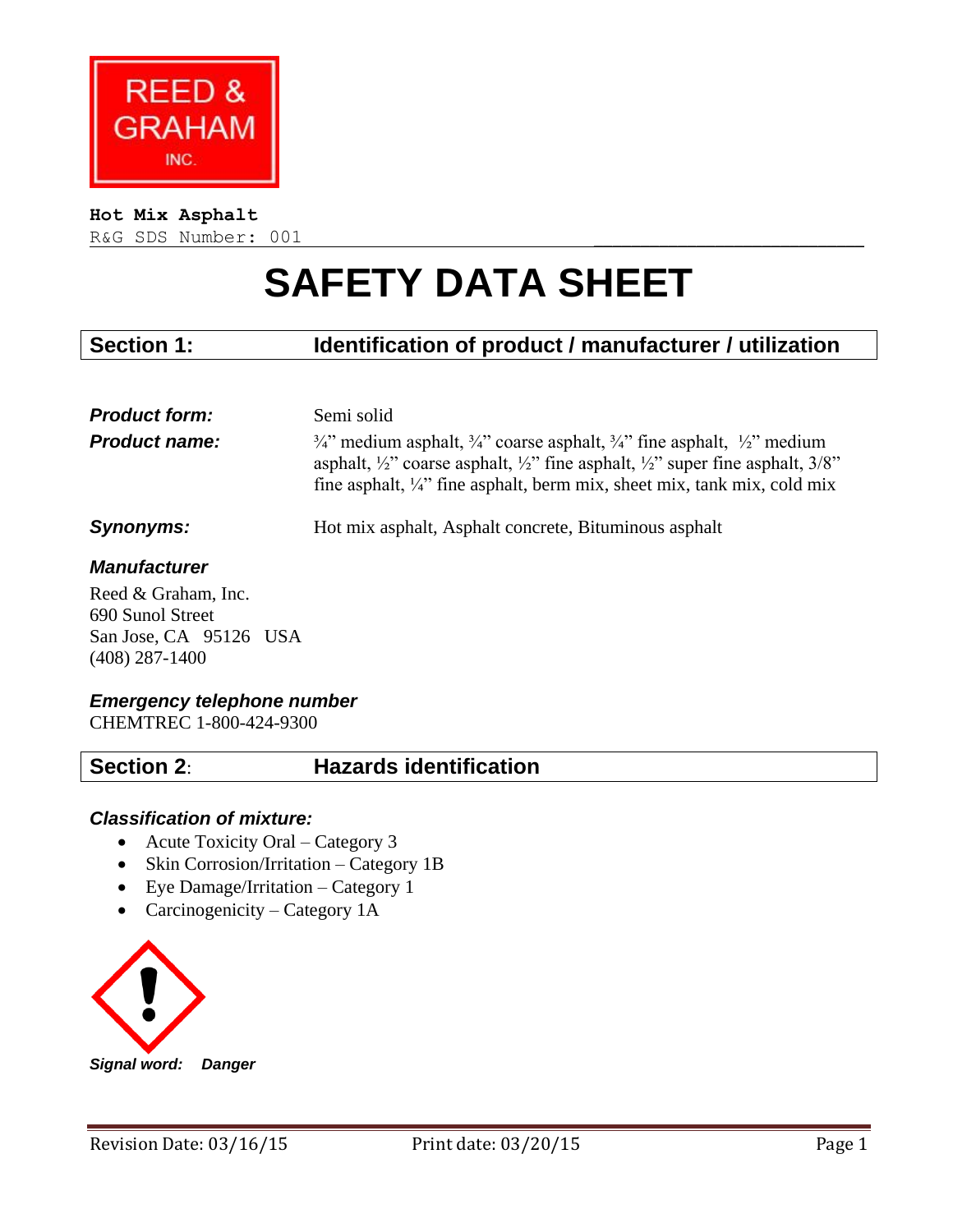# *Hazard Statements:*

- Eye contact: Exposure to hot mix asphalt fumes may cause irritation, redness or pain. Direct contact with asphalt dust may cause irritation to eyes by abrasion
- Skin contact: Direct skin contact with hot asphalt can cause serious and painful thermal burns.
- Inhalation: Inhalation of hot asphalt fumes can cause headache, nausea, respiratory tract irritation and nervousness due to the formation of hydrogen sulfide gas. Inhalation of hydrogen sulfide gas can cause upper respiratory tract irritation and if exposure is prolonged at levels greater than OSHA PEL or 20 ppm, pulmonary edema and even coma or death can result.
- Ingestion: Ingestion of hot asphalt produces a direct thermal burn to the mouth and throat.

### *Precautionary Statements:*

- Obtain and read product data sheet for instructions of use
- Do not handle material until all the safety data sheet has been obtain, read and understood.
- Contact with hot material may cause thermal burns

#### *Prevention*

- Do not eat, drink or smoke when using this product
- Do not breathe dusts/fume/gas/mist/vapors/spray
- Wear protective gloves/protective clothing/eye protection/face protection
- Contaminated work clothing must not be allowed out of the workplace
- Obtain special instructions before use
- Do not handle until all safety precautions have been read and understood

### *Response*

- If swallowed: Rinse mouth. DO NOT induce vomiting. Immediately call a poison center/doctor
- If on skin or hair: take off immediately all contaminated clothing. Rinse skin with water/shower.
- If inhaled: Remove person to fresh air and keep comfortable for breathing
- If in eyes: Rinse cautiously with water for several minutes. Remove contact lenses, if present and easy to do.
- Continue rinsing. Immediately call a poison center/ doctor

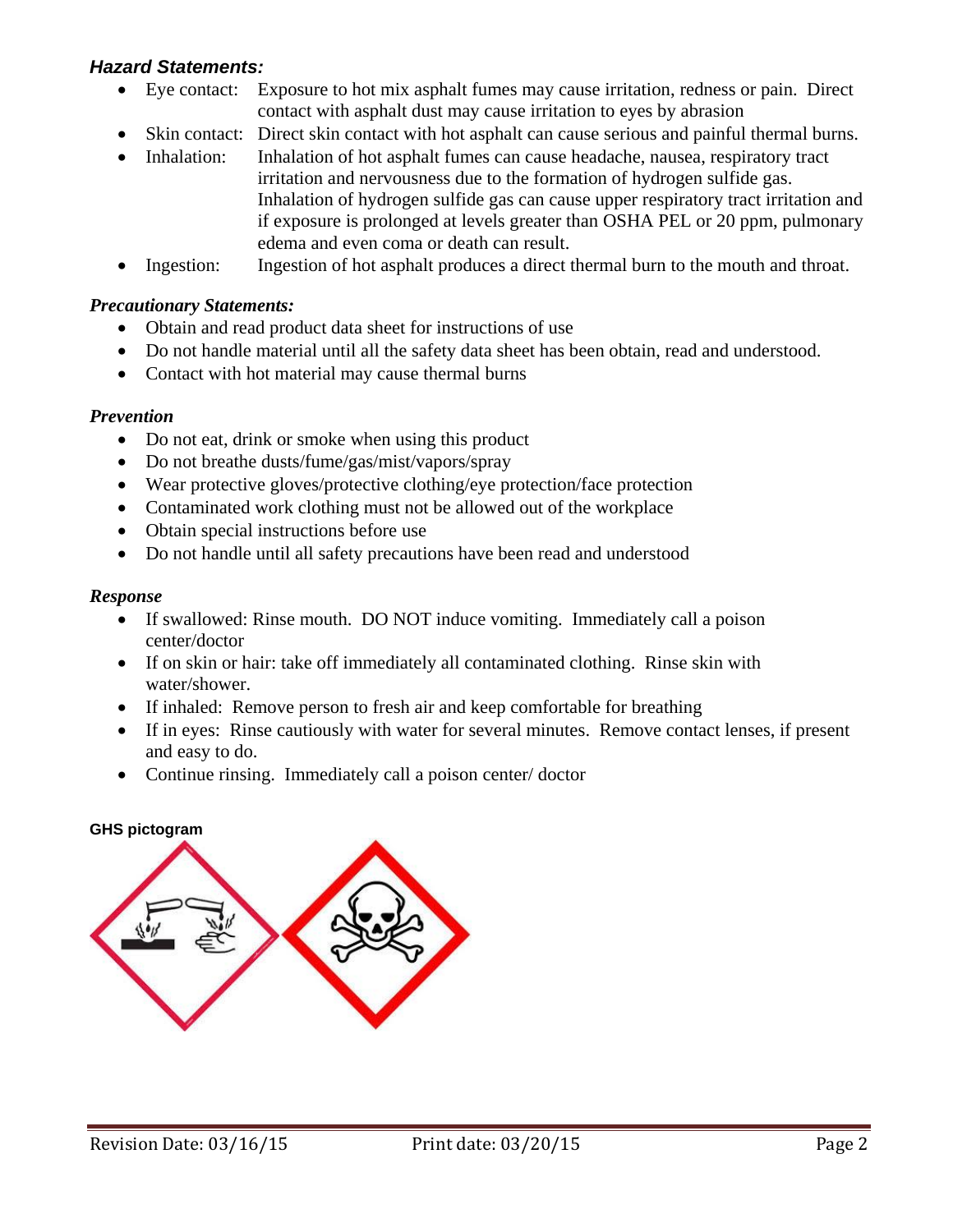#### **Storage**

Store in an appropriate container or containment structure

#### **Disposal**

Dispose of contents/container in accordance with local/regional/national regulations

# **Section 3: Composition / Information on Ingredients**

#### *Component Listing*

| <b>Chemical Name</b>          | Amount         | <b>CAS</b> Number |
|-------------------------------|----------------|-------------------|
| ASPHALT (PETROLEUM)           | $3.0 - 7.0 %$  | 8052-42-4         |
| QUARTZ (SIO2)                 | $0.0 - 90.0 %$ | 14808-60-7        |
| <b>HYDROGEN SULFIDE (H2S)</b> | < 0.1 %        | 7783-06-4         |
| SILICON DIOXIDE (AMORPHOUS)   | $0.0 - 90.0 %$ | 7631-86-9         |
| <b>LIMESTONE</b>              | $0.0 - 60.0 %$ | 1317-65-3         |
| <b>MAGNESIUM CARBONATE</b>    | $0.0 - 30.0 %$ | 546-93-0          |
| <b>MICA</b>                   | $0.0 - 10.0 %$ | 12001-26-2        |
| FELDSPAR-GROUP MINERALS       | $0.0 - 10.0 %$ | 68476-25-5        |
| <b>IRON OXIDE</b>             | $0.0 - 10.0 %$ | 1309-37-1         |
|                               |                |                   |

#### **Component Information/Information on Non-Hazardous Components General Information**

Trace Elements: Hot Mix Asphalt is made from materials mined from the earth and is processed using energy provided by fuels. Trace amounts of naturally occurring, potentially harmful chemical might be detected during chemical analysis.

#### *EYE CONTACT FIRST AID:*

Burns due to contact with heated material require immediate medical attention. Hold eyelids apart and flush eyes with plenty of cold water for at least 15 minutes. Get medical attention if irritation develops or persists.

## *SKIN CONTACT FIRST AID:*

For hot product, immediately immerse in or flush the affected area with large amounts of cold water to dissipate heat. For hot material exposure, DO NOT try to remove solidified material from the skin. DO NOT try to dissolve with solvents or thinners. Get medical attention immediately.

For exposure to cold material, wash skin with soap and water. Wear protective gloves to minimize skin contamination.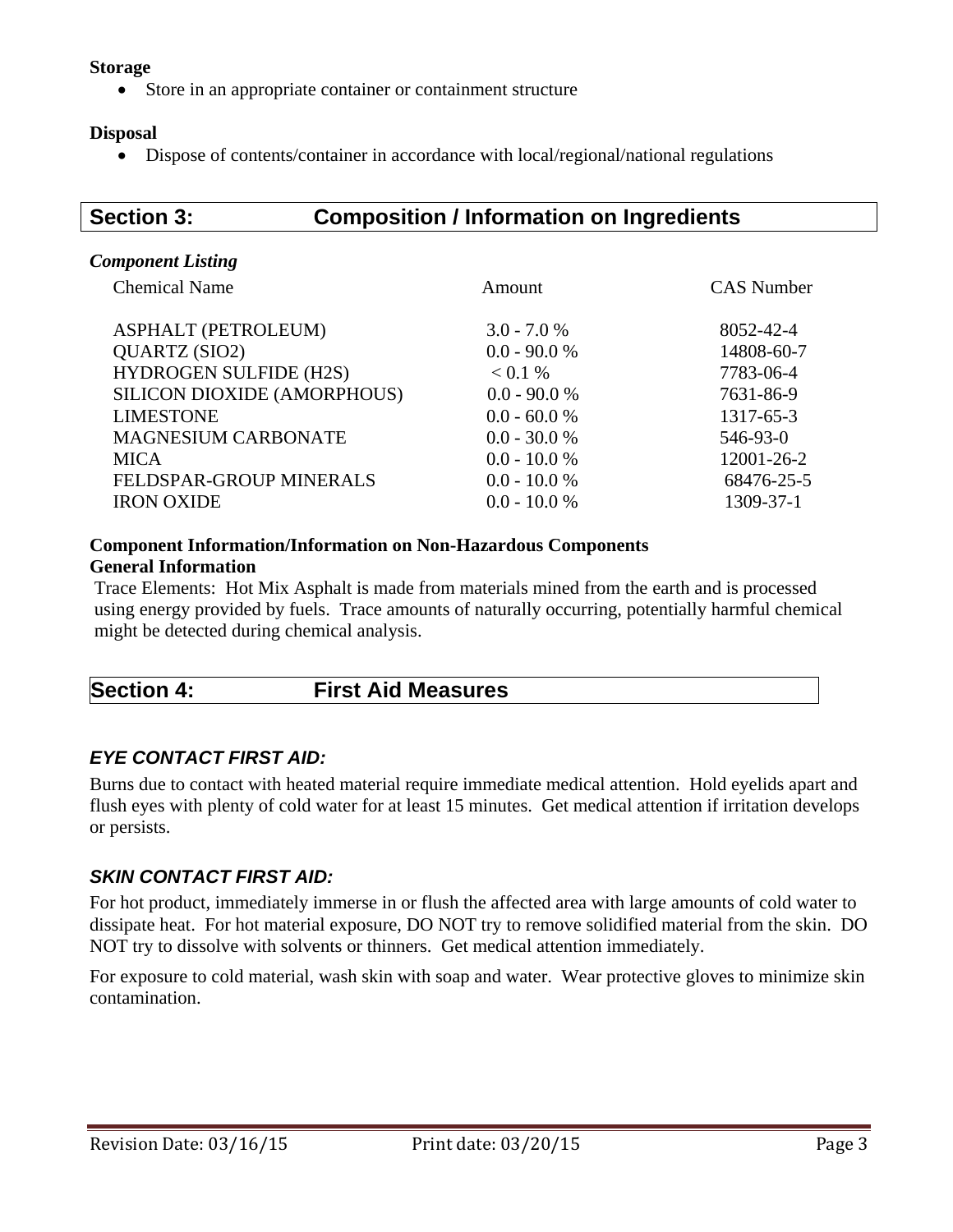## *INHALATION FIRST AID:*

At elevated temperatures may cause irritation of the eyes and respiratory tract. Although this product is not known to cause respiratory problems, if breathing is difficult, safely remove victim to fresh air and provide oxygen. Get immediate medical attention.

# *INGESTION FIRST AID:*

Ingestion is not considered a potential route of exposure. If vomiting should occur spontaneously, keep airway clear. Contact a physician.

# *STATEMENT OF PRACTICAL TREATMENT:*

Cool exposed area with water to dissipate heat. Get prompt medical attention. No attempt should be made to remove firmly adhering asphaltic material. Only medically approved solvents may be used to remove material from burns, as other solvents could cause further damage.

# **Section 5: Fire Fighting Measures**

### *FLAMMABLE PROPERTIES:*

Product contains heavy oil (asphalt), will not burn unless preheated.

### *EXTINGUISHING MEDIA:*

Carbon dioxide, foam, or dry powder. Do not use water because of violent reaction with hot asphalt. Use water spray to cool fire exposed containers. Exercise care when using water as contact with hot asphalt products may produce steam and violent foaming.

## *FIRE & EXPLOSION HAZARDS:*

Can release vapors that form explosive mixtures at temperatures at or above the flash point.

## *FIRE FIGHTING INSTRUCTIONS:*

As in any fire, firefighters should wear self-contained breathing apparatus pressure-demand MSHA/NIOSH (approved or equivalent) and full protective gear. Decomposition may produce fumes, smoke, oxides of sulfur, carbon and hydrocarbons, and possible small quantities of hydrogen sulfide.

#### *COMBUSTION PRODUCTS:*

Avoid breathing vapors from heated material. Combustion may produce CO, NOx, SOx and reactive hydrocarbons

# **Section 6: Accidental Release Measures**

#### **Recovery and Neutralization**

Eliminate all sources of ignition or flammables that may come into contact with a spill of this material.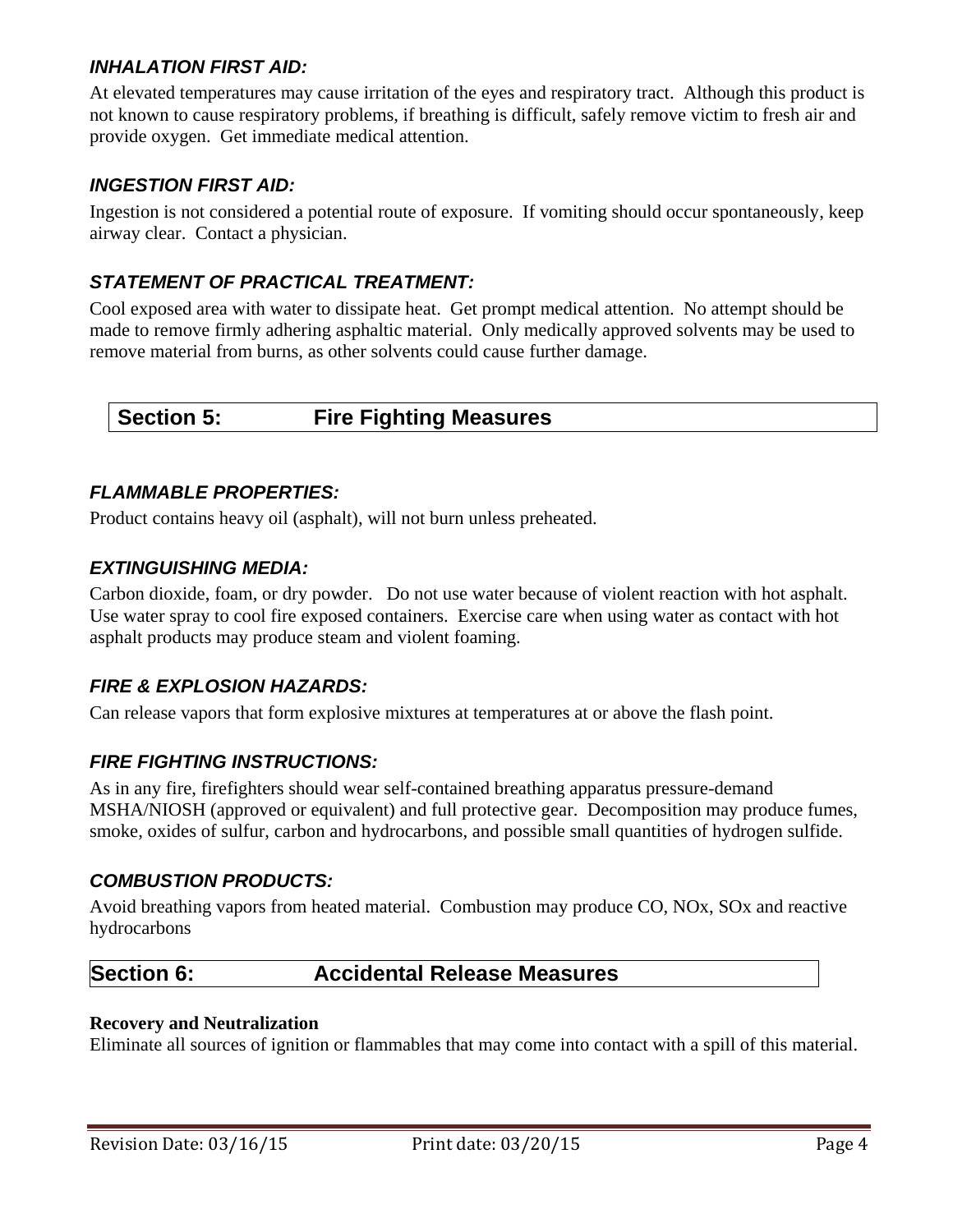#### **Materials and Methods for Clean-up**

Personnel involved in cleanup processes should implement controls as identified in section 8 as appropriate. Keep all ignition sources at least 50 feet away. Avoid personal contact with heated material. Collect cold material and dispose waste in accordance with local, state and federal regulations.

#### **Emergency Measures**

Isolate area. Keep unnecessary personnel away.

#### **Environmental Precautions**

Prevent materials from entering streams, drainages or sewers. Spills entering surface waters or any other water courses or sewer entering/leading to surface waters that cause a sheen must be reported to the National response center 800-424-8802,. None of the components are subject to the reporting requirement of Title III of SARA, 1986 and 40 CFR372.

#### **Prevention of Secondary Hazards**

None.

# **Section 7: Handling and Storage**

### *Handling Procedures*

When sampling containers use appropriate personal protective equipment such as gloves that are heat resistant, safety glasses, work boots and appropriate clothing. Do not enter storage area unless adequately ventilated. Avoid breathing vapors from heated material. Avoid contact with eyes, skin, and clothing. Breathing hydrogen sulfide must be avoided.

#### *Storage Procedures*

Store away from all ignition sources and open flames, in accordance with applicable laws and regulations. Storage containers should be ventilated to reduce fire and explosion hazard, and possible overexposure of personnel to fumes and vapors. Do not store near food and beverages or smoking materials.

# **Sections 8: Exposure Controls / Personal Protections**

#### *Component Exposure Limits*

*Quarts (14808-60-7)*

ACGIH: 0.025mg/m3 TWA (respirable fraction) NIOSH: 0.05 mg/m3 TWA (respirable dust)

#### *Engineering measures*

Use general ventilations methods to controls exposure within applicable limits

#### *Personal Protective Equipment: Respiratory*

Not required under normal use and working conditions. For air contamination which exceed or are likely to exceed applicable exposure limits, use a NIOSH/MSHA approved, contaminate specific air purifying respirator. Respirator and or filter cartridge selections should be based on American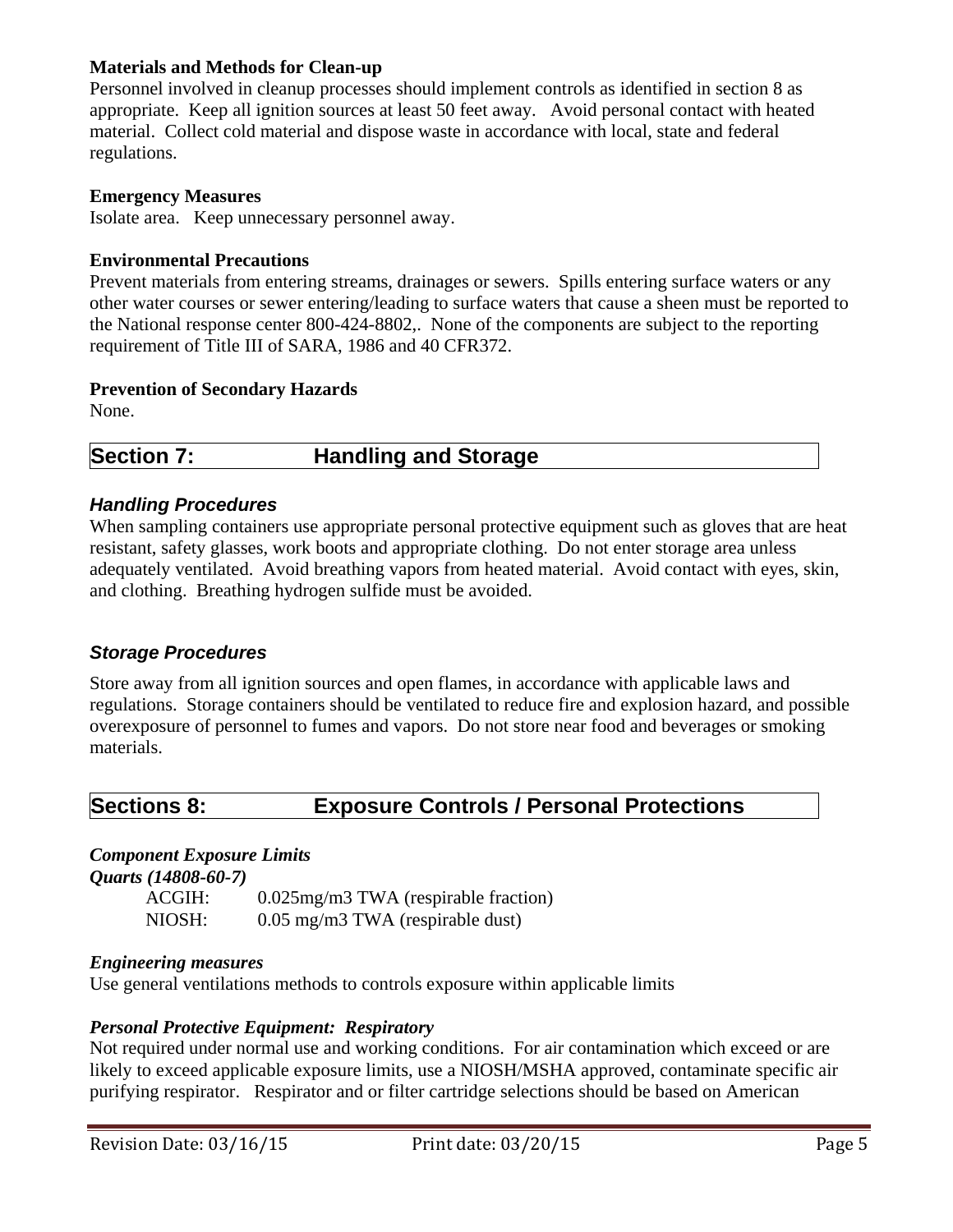National Standards Institute (ANSI) Z88.2 practices of Respiratory Protection.

## *Personal Protective Equipment: Hands*

Hot resistant glove should be worn to protect hands

## *Personal Protective Equipment: Eyes*

Safety glasses with side shields should be worn as minimum protections. Wear chemical goggles to prevent eye contact with materials

#### *Personal Protective Equipment: Skin and Body*

Normal work clothing long sleeved shirts and long pants is recommended.

# **Section 10: Stability and Reactivity**

#### *Reactivity*

Strong oxidizers may react with hydrocarbons. Adding water to hot asphalt presents an explosion hazard

#### *Chemical stability*

This is a stable product

#### *Conditions to avoid*

Keep away from ignition sources. Avoid extreme temperatures

#### *Hazardous decomposition products*

Carbon monoxide, nitrogen oxide, sulfur dioxide, hydrogen sulfide, and various hydrocarbons may be released by thermal decomposition. Hazardous vapors may collect in enclosed vessels or areas of not properly ventilated.

# **Section 11: Toxicological Information**

#### *Acute Toxicity*

*Component Analysis – LD50/LC50* Quartz (14808-60-7) Oral LD50 Rat 500 mg/kg

#### *Potential Health Effects: Skin Corrosion Property / Stimulativeness*

Heated material can cause severe thermal burns. Emissions may cause mild irritation. There may be an increased sensitivity to sunburn with the skin is exposed to asphalt fumes.

#### *Potential Health Effects: Eye Critical Damage / Stimulativeness*

Heated material can cause severe thermal burns. Asphalt fumes may cause eye irritation. Exposure to hydrogen sulfide at concentration above 4 ppm may cause eye irritation.

#### *Potential Health Effects: Ingestion*

Direct contact with heated material can produce thermal burns on contacted tissues. Gastric masses and stomach obstructions have been reported in individuals who have chewed and swallowed asphalt.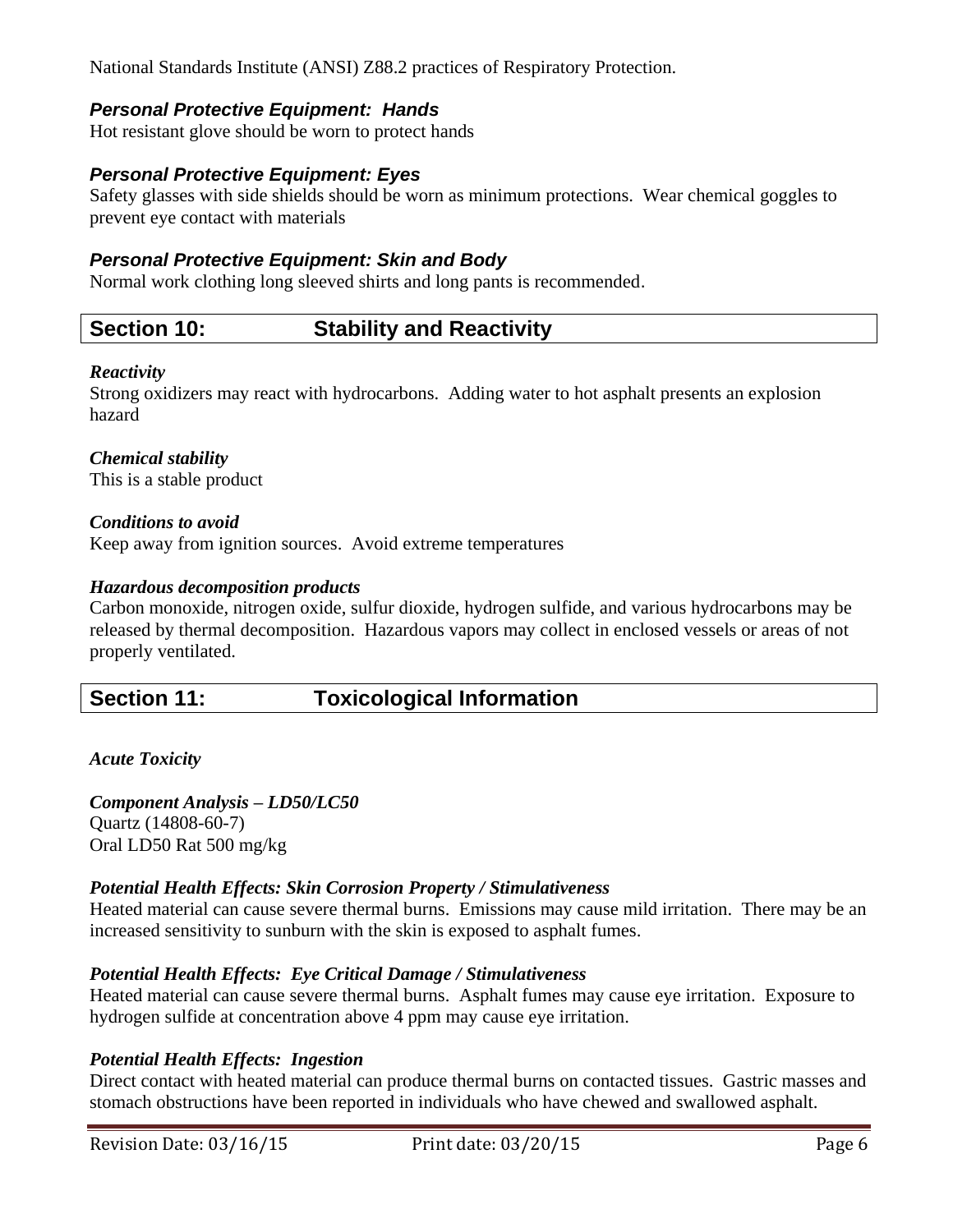#### *Potential Health Effects: Inhalation*

Emissions from heated petroleum asphalt may have an unpleasant odor, and may product nausea and irritation of the upper respiratory tract. Naptha component vapors hot asphalt at high concentrations in the enclosed spaces may cause symptom of euphoria, respiratory irritation and edema, headaches, dizziness, drowsiness, concussions, coma cyanosis and general depression. Hydrogen sulfide causes respiratory irritation at concentrations of 4 to 100ppm. At low concentration H2S has a rotten egg odor. At elevated concentrations H2S acts as a systemic poison, causing unconsciousness and death by respiratory paralysis. Chronic inhalation of petroleum asphalt emissions may contribute to respiratory irritation. If hardened asphalt concrete is subjected to mechanical forces which generate dust particles, exposure to crystalline silica dust is possible.

#### *Respiratory Organs Sensitizations/ Skin Sensitization*

Chronic exposure to petroleum asphalt has caused skin disorders such as dermatitis, folliculitis, or oil acne.

#### *Generative Cell Mutagenicity*

This product is not reported to have any mutagenic effects.

#### *Carcinogenicity*

May cause cancer

Petroleum asphalt and the asphalt additives, in this product are not listed as a carcinogen by NTP, OSHA or IARC. Crystalline silica, a component of these products, is listed by IRAC but not by OSHA. IRAC has determined that there is sufficient evidence for carcinogenicity to experimental animals exposed to crystalline silica and limited evidence for carcinogenicity to humans. Limited evidence means that a causal relationships is possible, however, other explanations such as chance, bias or confounding factored cannot adequately be excluded. NTP has listed crystalline silica as reasonably anticipated to be a human carcinogen.

#### Component Carcinogenicity

| $m$ and $m$ and $m$ |                                                                                                                                                                                          |
|---------------------|------------------------------------------------------------------------------------------------------------------------------------------------------------------------------------------|
| Quartz (14808-60-7) |                                                                                                                                                                                          |
| ACGIH:              | $A2$ – suspected human carcinogen                                                                                                                                                        |
| NIOSH:              | Potential occupational carcinogen                                                                                                                                                        |
| NTP:                | Known Human Carcinogen                                                                                                                                                                   |
| IARC:               | Monograph 100C (2012) listed under crystalline silica inhaled in the form of quartz<br>or cristobalite form occupational sources; Monograph 68(1997) Group 1<br>(Carcinogenic to humans) |

#### *Reproductive Toxicity*

This product may contain components which may cause adverse reproduction and/or development effects.

#### *Specified Target Organ General Toxicity: Single Exposure*

Acute overexposure to this material or its components may cause systemic toxicity, including adverse effects to the following: liver, kidney, lung, skin, spleen, thymus, blood elements, lymph nodes, testes, bone morrow, and nervous system.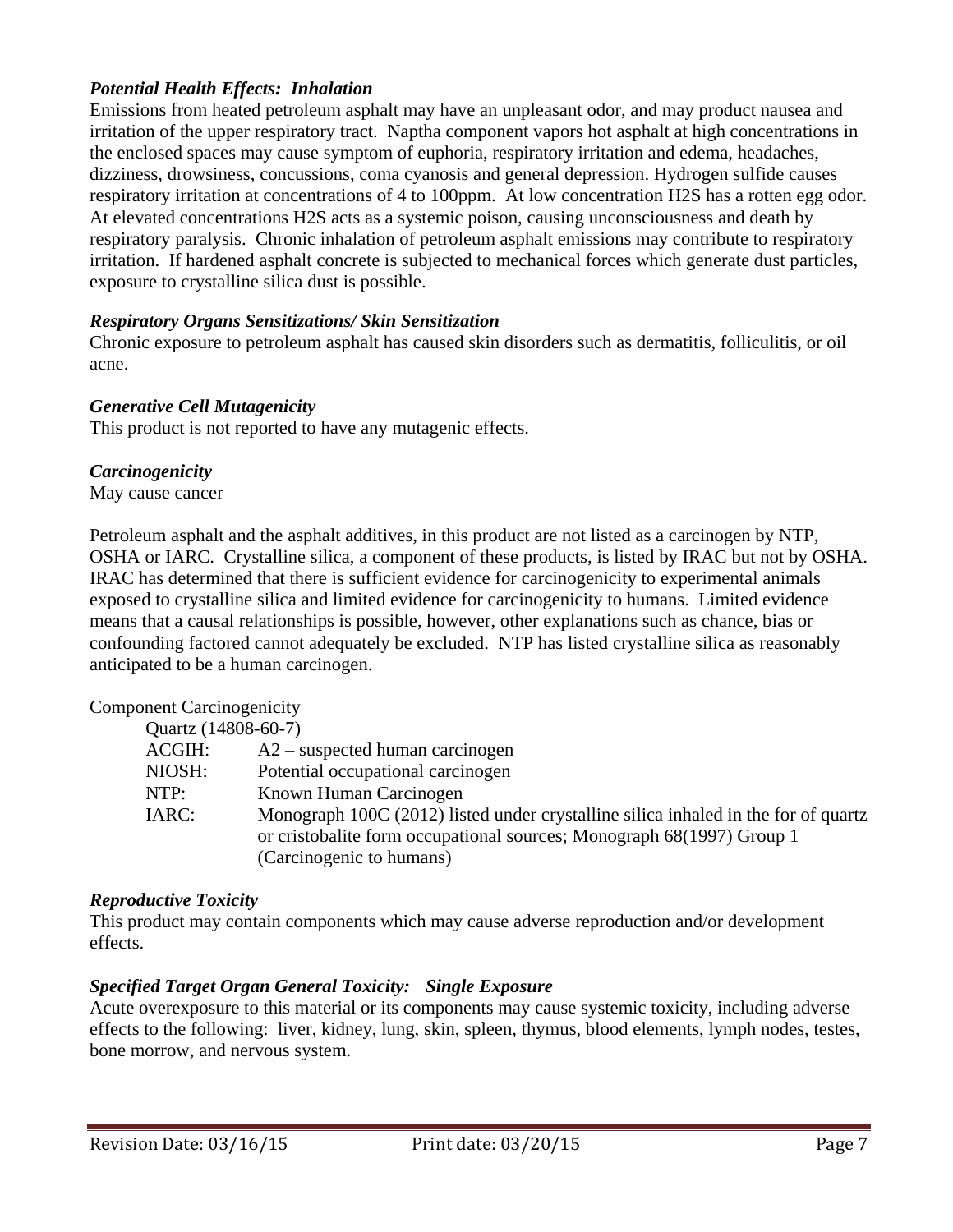#### *Specified Target Organ General Toxicity: Repeated Exposure*

Chronic overexposure to this material or its components may cause systemic toxicity, including adverse effects to the following: liver, kidney, lung skink, spleen, thymus, blood elements, lymph nodes, testes, bone morrow, and nervous system.

#### *Aspiration Respiratory Organs Hazard*

This product is not reported to have any aspiration hazard effects

#### *Other toxicological Information*

Exposure to components of this material may cause the following specific symptoms, depending on the concentration and duration of exposure: anemia, pallor, fatigue, loss of appetite, anxiety and melanesia. Reports have associated repeated and prolonged occupational overexposure to solvents with permanent brain and nervous system damage. Intention misuse by deliberately inhaling vapors may be harmful or fatal.

# **Section 12: Ecological Information**

#### *General Product Information*

Harmful to aquatic life with long lasting effects. This material may be toxic to fish and other aquatic live and may impede growth of vegetation.

#### *Component Analysis - Eco toxicity Aquatic Toxicity*

No Eco toxicity data are available for this product's components.

#### *Persistence/Degradability*

No information available for the product

*Bioaccumulation* No information available for the product

*Mobility in Soil* No information available for the product

# **Section 13: Disposal Consideration**

#### *Waste Disposal Instructions*

See Section 7 for Handling Procedures. See Section 8 for Personal Protective Equipment recommendations

#### *Disposal of Contaminated Containers or Packaging*

Dispose of contents/container in accordance with local/regional/national/international regulations.

## **Section 14: Transport Information**

## *DOT Information*

Shipping Name: Hot mix asphalt Additional info: If the shipping temperature of a solid equals or exceeds 464F, DOT regulations